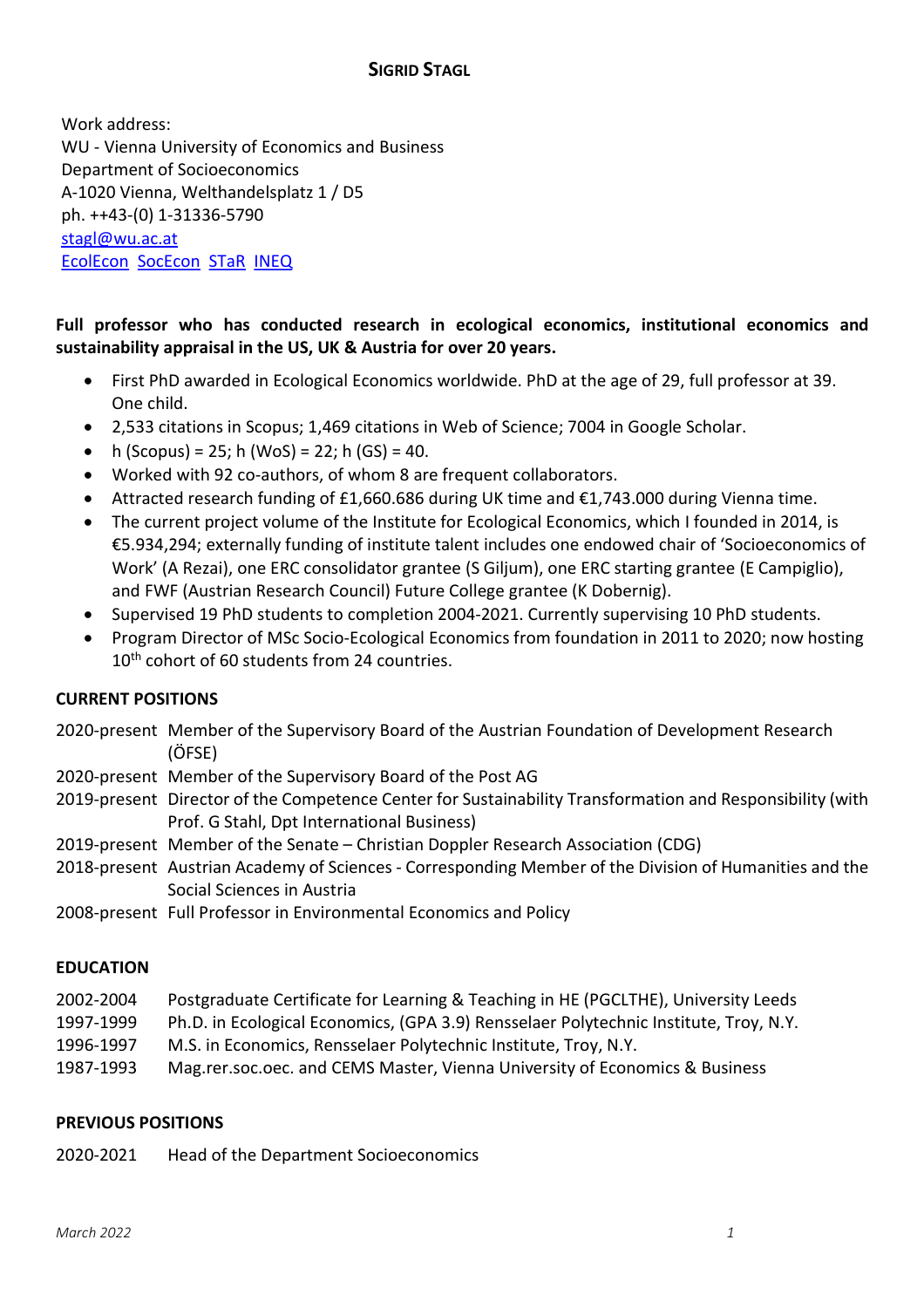| 2011-2018 | Advisor of the Austrian Institute of Economic Research (WIFO)                           |
|-----------|-----------------------------------------------------------------------------------------|
| 2005-2009 | Senior Fellow, University of Sussex, SPRU (Science and Technology Policy Research)      |
| 2001-2005 | Lecturer, University of Leeds, School of Earth and Environment                          |
| 2001      | Consultant, Austrian Ministry of Environmental Affairs                                  |
| 1997      | Research Assistant, Rensselaer Polytechnic Institute, Troy, NY, Department of Economics |
| 1996-1997 | Teaching Assistant, Rensselaer Polytechnic Institute, Troy, NY, Department of Economics |
| 1998-2001 | Lecturer, Vienna University of Economics & Business, Department of Economics            |
| 1993-1995 | Lecturer, Vienna University of Economics & Business, Department of Economics            |
|           |                                                                                         |

## **VISITING POSITIONS**

| 2007-2009 |  |  |  |  |  | Visiting Professor, University of Vienna, Department of Anthropology |  |
|-----------|--|--|--|--|--|----------------------------------------------------------------------|--|
| $\cdots$  |  |  |  |  |  |                                                                      |  |

- 2004 Visiting Researcher, Macaulay Institute, Aberdeen, Scotland
- 2001 Visiting Scholar, University of Cambridge, Department of Land Economy

## **MAJOR AREAS OF INTEREST**

Ecological economics, environmental economics and policy, environmental valuation, integrated sustainability appraisal, evolutionary economics, sustainable business, agent-based modelling, interdisciplinary research, sustainable work; thematic areas: energy and climate, food and agriculture

## **MEMBER OF EDITORIAL BOARDS**

Environmental Values (2004-2014) Environmental Policy and Governance (September 2008 - ) Ecological Economics (January 2009 - )

## **PUBLICATIONS**

## **Books**

Common, Michael, Stagl, Sigrid (2005): Ecological Economics – An Introduction, Cambridge University Press, Cambridge (Spanish translation 2008)

Getzner, Clive; Spash, Clive, Stagl, Sigrid (2004): Alternatives for Environmental Valuation, Routledge, London, 2004

## **Journal Articles**

1. Zell-Ziegler, C., J. Thema, B. Best, F. Wiese, J. Lage, A. Schmidt, E. Toulouse and S. Stagl (2021). "Enough? The role of sufficiency in European energy and climate plans." Energy Policy 157: 112483. https://doi.org/10.1016/j.enpol.2021.112483

2. Foster, G., Kreinin, H. & Stagl, S. The future of circular environmental impact indicators for cultural heritage buildings in Europe. Environmental Sciences Europe 32**,** 141 (2020). https://doi.org/10.1186/s12302-020-00411-9

3. Liesbeth de Schutter, Martin Bruckner, Stefan Giljum, Tiina Hayha, Asjad Naqvi, Ines Omann, Sigrid Stagl (2019): Bioeconomy transitions through the lens of coupled social-ecological systems: a framework for place-based responsibility in the global resource system, Sustainability 2019, 11(20), 5705; https://doi.org/10.3390/su11205705

4. Schanes, Karin, Stagl, Sigrid (2019): Food waste fighters: What motivates people to engage in food sharing? Journal of Cleaner Production 211, 1491-1501; https://doi.org/10.1016/j.jclepro.2018.11.162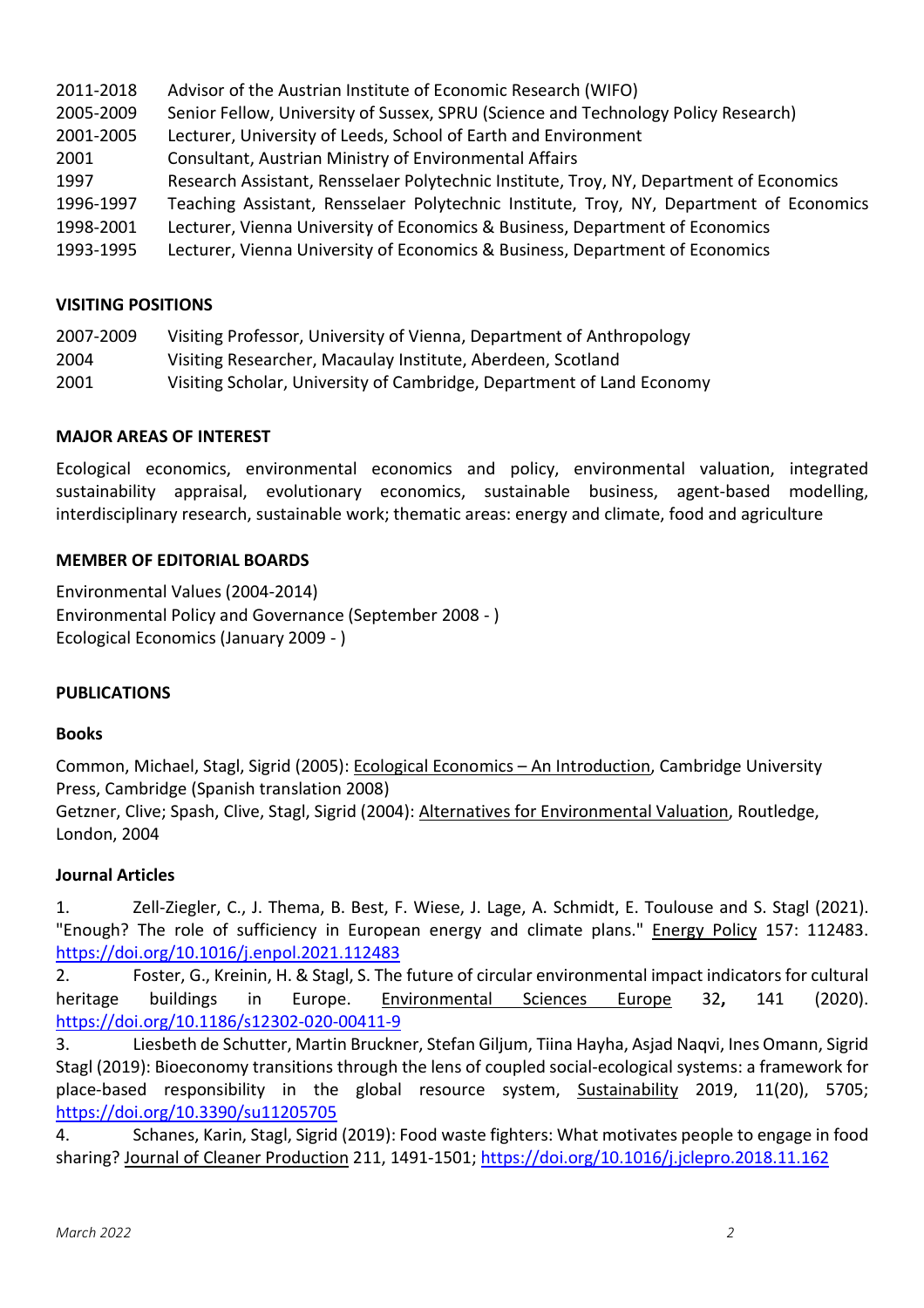5. Foster, Gillian, Stagl, Sigrid (2018): Design, implementation, and evaluation of an inverted (flipped) classroom model economics for sustainale education course. Journal of Cleaner Production 183, 1323-1336; https://doi.org/10.1016/j.jclepro.2018.02.177

6. Rezai, Armon; Stagl, Sigrid (2016): Ecological Macroeconomics: Introduction and Review. Ecological Economics 121:181-185; http://dx.doi.org/10.1016/j.ecolecon.2015.12.003

7. Zwickl, Klara, Disslbacher, Franziska, Stagl, Sigrid. (2016). Work-sharing for a sustainable economy. Ecological Economics 121:246-253; http://dx.doi.org/10.1016/j.ecolecon.2015.06.009

8. Dobernig, Karin, Stagl, Sigrid. (2015). Growing a lifestyle movement? Exploring identity-work and lifestyle politics in urban food cultivation. International Journal of Consumer Studies 39 (5), 452-458; doi.10.1111/ijcs.12222

9. Stagl, Sigrid. 2014. Ecological macroeconomics. Reflections on labour markets. European Journal of Economics and Economic Policies 11 (2): 171-181; https://doi.org/10.4337/ejeep.2014.02.04

10. Reed, M.S., Hubacek, Klaus, Bonn, A., Burt, T.P., Holden, J., Stringer, L.C. , Beharry-Borg, N., Buckmaster, S., Chapman, D., Chapman, P. , Clay, G.D., Cornell, S., Dougill, A.J., Evely, A., Fraser, E.D.G., Jin, N., Irvine, B. , Kirkby, M., Kunin, W., Prell, C., Quinn, Ch., Slee, W., Stagl, Sigrid, Termansen, M., Thorp, S., Worrall, F. (2013). Anticipating and managing future trade-offs and complementarities between ecosystem services. Ecology and Society 18(1): 5; http://dx.doi.org/10.5751/ES-04924-180105

11. Sutherland, L.A., Gabriel, D., Hathaway-Jenkins, L., Pascual, U., Schmutz, U., Rigby, D., Godwin, R., Sait, S., Sakrabani, R., Kunin, W.E., Benton, T.G., Stagl, Sigrid (2012). The 'Neighbourhood Effect': A multidisciplinary assessment of the case for farmer co-ordination in agri-environmental programmes. Land Use Policy 29 502-512; doi:10.1016/j.landusepol.2011.09.003

12. Zemeckis, R., Kaufmann, Peter, Stagl, Sigrid (2011). The Diffusion of Organic Farming in Lithuania. Journal of Sustainable Agriculture 35 (5): 522-549; https://doi.org/10.1080/10440046.2011.579838

13. Reinhard Mechler, Armon Rezai, Sigrid Stagl (2010). Is Green Growth feasible? Some reflections and implications for Austria, WiPol Blätter, (4): 451-465.

14. Garmendia, E., Stagl, S. (2010). Public participation for sustainability and social learning: Concepts and lessons from three case studies in Europe, Ecological Economics, 69 (8), p.1712-1722; https://doi.org/10.1016/j.ecolecon.2010.03.027

15. Gabriel, D, Carver, S, Durham, H, Kunin, WE, Palmer, RC, Sait, SM, Stagl, S, Benton, T (2009). The spatial aggregation of organic farming in England and its underlying environmental correlates, Journal of Applied Ecology, 46 323-333; doi: 10.1111/j.1365-2664.2009.01624.x

16. Franks, D. W., Kaufmann, P. and Stagl, S. (2009). Simulating the Diffusion of Organic Farming Practices In Two New EU Member States, Ecological Economics 68 2580-2593; https://doi.org/10.1016/j.ecolecon.2009.04.001

17. Kowalski, K, Stagl, S, Madlener, R, Omann, I (2009). Sustainable energy futures: methodological challenges in combining scenarios and participatory multi-criteria analysis, European Journal for Operational Research 197 1063-1074; https://doi.org/10.1016/j.ejor.2007.12.049

18. Franks, Daniel W.; Noble, Jason; Kaufmann, Peter; Stagl, Sigrid (2008). Extremism propagation in social networks with hubs, Adaptive Behavior 16(4):264-274; https://doi.org/10.1177/1059712308090536

19. Madlener, Reinhard; Kowalski, Katharina; Stagl, Sigrid (2007). New ways of integrated appraisal of national energy scenarios: the case of renewable energy use in Austria, Energy Policy, **35**: 6060-6074; https://doi.org/10.1016/j.enpol.2007.08.015

20. Kaufmann, Peter; Stagl, Sigrid; Zawalinska, Katarzyna; Michalek, Jerzy (2007). Measuring quality of life in rural Europe – a review of conceptual foundations, Eastern European Countryside

21. Rammel, Christian; Stagl, Sigrid; Wilfing, Harald (2007). Managing adaptive complex systems – A co-evolutionary perspective on natural resource management, Ecological Economics, **63**: 9-21; https://doi.org/10.1016/j.ecolecon.2006.12.014

22. Holden, J; Shotbolt, L; Bonn, A; Burt, TP; Chapman, PJ; Dougill, AJ; Fraser, EDG; Hubacek, K; Irvine, B; Kirkby, MJ; Reed, MS; Prell, C; Stagl, S; Stringer, LC; Turner, A; Worrall, F (2007). Environmental change in moorland landscapes, Earth-Science Reviews, **82**:75-100; https://doi.org/10.1016/j.earscirev.2007.01.003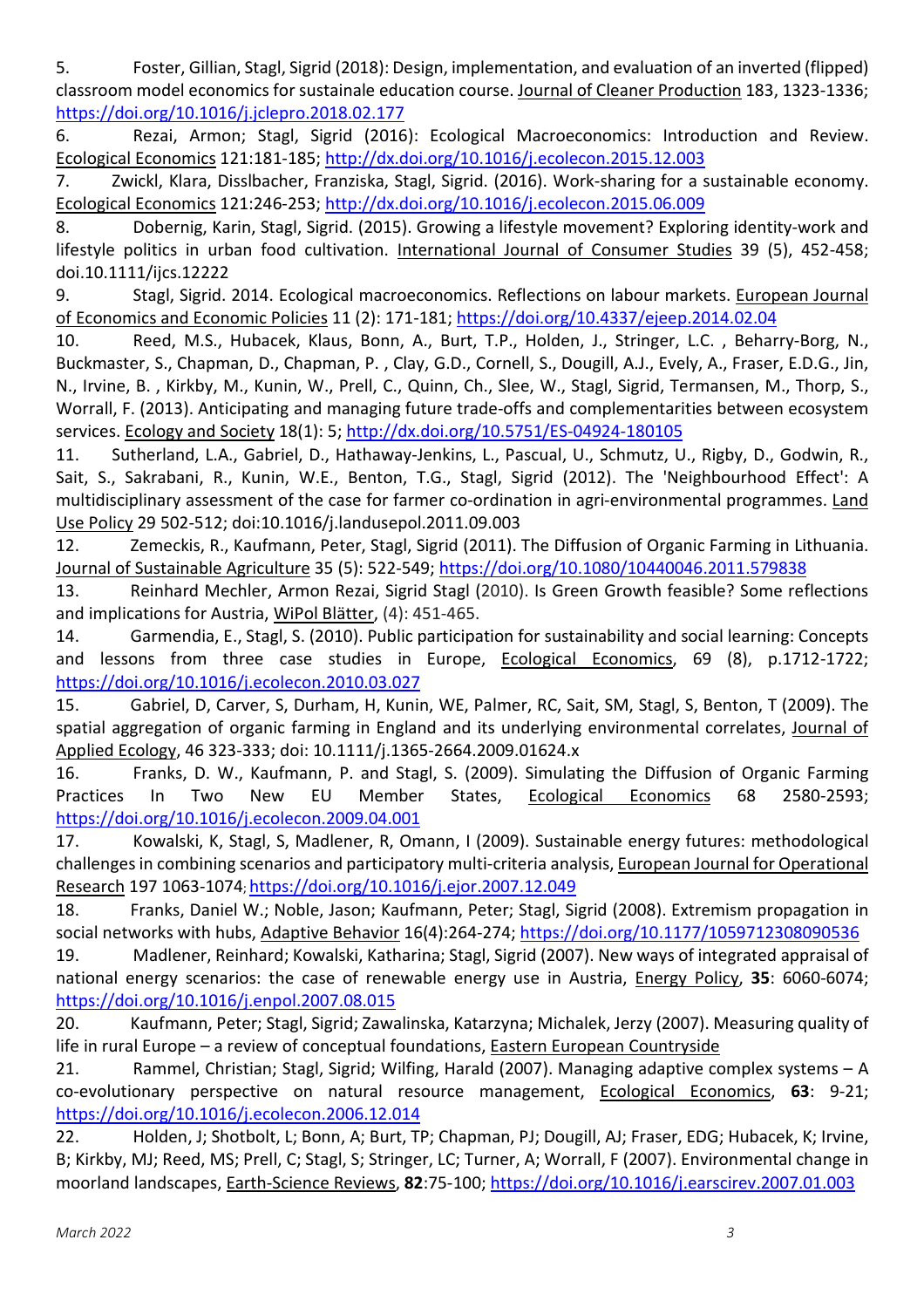23. Bohunovsky, L; Madlener, R; Omann, I; Bruckner, M; Stagl, S (2007). Integrierte Nachhaltigkeitsbewertung von Energieszenarien. Ökologisch Wirtschaften, April

24. Stagl, Sigrid (2007). Theoretical foundations of learning processes for sustainable development, International Journal of Sustainable Development and World Ecology, 14: 1-11; https://doi.org/10.1080/13504500709469707

*25.* Dougill AJ, Reed MS, Fraser EDG, Hubacek K, Prell C, Stagl S, Stringer LC, Holden J (2006). Learning from doing participatory rural research: Lessons from the Peak District National Park, Journal of Agricultural Economics, **57**(2): 259-276*;* https://doi.org/10.1111/j.1477-9552.2006.00051.x

26. Briceno, Tania; Stagl, Sigrid (2006). The role of social processes for sustainable consumption, Journal of Cleaner Production, **14**(17): 1541-1551; https://doi.org/10.1016/j.jclepro.2006.01.027

27. Stagl, Sigrid (2006). Multicriteria Evaluation and Public Participation: The Case of UK Energy Policy, Land Use Policy, **23**(1): 53-62; doi:10.1016/j.landusepol.2004.08.007

28. Madlener, Reinhard; Stagl, Sigrid (2005). Sustainability-guided promotion of renewable electricity generation, Ecological Economics, **53**(2): 147-167; doi:10.1016/j.ecolecon.2004.12.016

29. Starkl, M., U. Grasser, et al. (2005). Analysis and evaluation of methodologies to assess technical urban water systems. Water Science and Technology **52**(9): 43-51; https://doi.org/10.2166/wst.2005.0284

30. Stagl, S. (2004). Valuation for sustainable development – the role of multicriteria evaluation, Vierteljahreshefte zur Wirtschaftsforschung (Quarterly Journal of Economic Research), 73(1): 1-10; doi:10.3790/vjh.73.1.53

31. van den Bergh, Jeroen C.J.M., Stagl, Sigrid (2003). Co-evolution of economic behaviour and institutions: towards a theory of institutional change, Journal of Evolutionary Economics, 13: 289-317; DOI: 10.1007/s00191-003-0158-8

32. De Montis, A., De Toro, P., Droste-Franke, B., Omann, I., Stagl, S. (2003). Sustainable development and evaluation: some criteria for quality assessment of MCDA methods, Revista Multidisciplinar de Gestion Ambiental, La Ley: Madrid 5 (51): 18-27.

33. Stagl, Sigrid (2002). Lernen und institutioneller Wandel für Nachhaltigkeit (Learning and institutional change for sustainability), Kurswechsel(4): 52-61.

34. O'Hara, Sabine U. and Stagl, Sigrid (2002). Endogenous preferences and sustainable development, Journal of Socio-Economics, 31(5): 511-527.

35. Stagl, Sigrid (2002). Local organic food markets: Potentials and limitations for contributing to sustainable development, In: *Empirica*, 29 (2), pp. 145-162; DOI:10.1023/A:1015656400998

36. Stagl, Sigrid; OíHara, Sabine (2002). Motivating factors and barriers to sustainable consumer behaviour. In: International Journal of Agricultural Resources, Governance and Ecology, 2(1)¸ DOI: 10.1504/IJARGE.2002.000023

# **IN COLLECTION**

37. Soder, Michael, Theine, Hendrik, Stagl, Sigrid**.** 2018. Gewerkschaftliche Strategien in der Transformation der Energieerzeugung. In: Die Rolle von Gewerkschaften bei der Gestaltung einer sozialökologischen Gesellschaft, Hrsg. Ulrich Brand, Kathrin Niedermoser, 131-158. wien: Verlag des ÖGB GmbH. Lutter, S., Luks, F., Stagl, S. (Eds.), Towards a Socio-Ecological Transformation of the Economy. Growth in Transition, Background report for the Growth in Transition Conference "Europe's Transformation: Where People Matter" in Vienna, 14-15 November 2018; event as part of the Austrian EU Presidency

38. Stagl, Sigrid, Schulz, Niels, Köppl, Angela, Kratena, Kurt, Mechler, Reinhard, Pirgmaier, Elke, Radunsky, Klaus, Rezai, Armon, Mehdi, Bano (2014): Kapitel 6: Transformationspfade. In: Österreichischer Sachstandsbericht Klimawandel 2014 (AAR14), Hrsg. Austrian Panel on Climate Change (APCC), 1025-1076. Wien: Verlag der Österreichischen Akademie der Wissenschaften

39. Stagl, Sigrid (2012): Institutions and changing social preferences. In: Eric Brousseau, Tom Dedeurwaerdere, Bernd Siebenhüner (eds.), Reflexive governance for global public goods, MIT Press.

40. Stagl, Sigrid (2005): Il ruolo della valutazione multicriterio partecipata nella pianificazione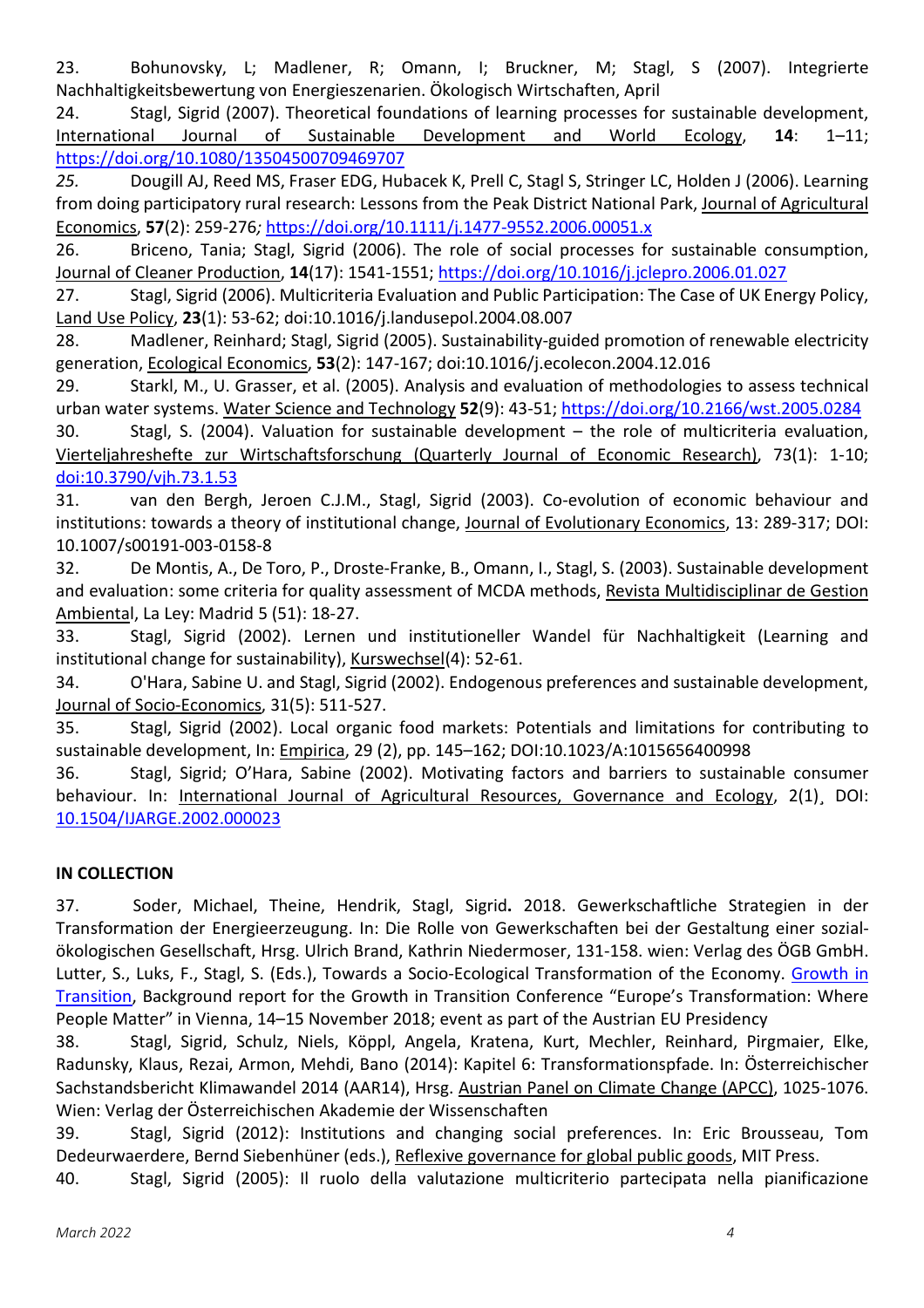energetica (The role for participatory multicriteria evaluation in energy planning). In: Girard, Luigi Fusso; Nijkamp, Peter (eds): Energia, bellezza, partecipazione: la sfida della sostenibilità. Valutazioni integrate tra conservazione e sviluppo, Angeli, Milano

41. De Montis, Andrea; De Toro, Pasquale; Droste-Franke, Bert; Omann, Ines; Stagl, Sigrid (2005): Sustainable development and evaluation: a framework for the comparison of multi-criteria decision methods. In. Getzner, Michael; Spash, Clive; Stagl, Sigrid (eds.): Alternatives for Environmental Valuation, Routledge, London

42. Jackson, Tim; Jager, Wander; Stagl, Sigrid (2004): Beyond Insatiability - needs theory, consumption and sustainability. In: Røpke, Inge; Reisch, Lucia (eds): The Ecological Economics of Consumption, Edward Elgar, Cheltenham.

43. Stagl, Sigrid (2004): Endogene Umweltpräferenzen (The role of endogenous preferences for environmental policy) In. Beckenbach, F; Meyerhoff, J (eds): Jahrbuch Ökologische Ökonomik (Yearbook Ecological Economics).

44. Kastenhofer, Karen; Omann, Ines; Stagl, Sigrid; Steininger, Karl (2003): Science policy for transdisciplinary research. In. The Encylopedia of Life Support Systems (EOLSS), Chapter 6.49.1

45. Stagl, Sigrid; Cox, Graham; Erickson, Jon; Hubacek, Klaus (2001): A multi-criteria analysis for Open Space Conservation in New York State. In. Nakayama, H.; Makowski, Marek (eds.): Natural Environment Management and Applied Systems Analysis, International Institute for Applied Systems Analysis (IIASA), IR-01-021, pp.109-126.

46. Stagl, Sigrid (2001): International trade and its effects – some critical remarks. In. Wohlmeyer, H.; Quendler, T. (eds.) WTO, Agriculture and Sustainable Development, Greenleaf Publishers, Sheffield, pp.168- 191

47. Stagl, Sigrid; Gowdy, John (2001): Can a Firm be Ethical? Friedman, Georgescu-Roegen and sustainable agriculture. In: Köhn, Jörg; Gowdy, John (eds.): Sustainability in Action - Sectoral and Regional Case Studies, Edward Elgar, 135-150

48. Seidl, Irmi; Redler, Elisabeth; Stagl, Sigrid; Scurell, Babette; Müller, Christa (2000): Methoden der Theoriebildung und Analyse der Fallbeispiele (Methods of theory formation and analysis of case studies). In: Biesecker, Adelheid; Mathes, Maite; Schön, Susanne; Scurrell, Babette (eds.): Vorsorgendes Wirtschaften -Auf dem Weg zu einer Ökonomie des Guten Lebens, Kleine-Verlag, Bielefeld, pp.73-85

49. Stagl, Sigrid (2000): Vorsorgendes Wirtschaften – Beginnen wir mit Lebensmitteln... (Sustainable development – food production) In: Biesecker, Adelheid; Mathes, Maite; Schön, Susanne; Scurrell, Babette (eds.): Vorsorgendes Wirtschaften - Auf dem Weg zu einer Ökonomie des Guten Lebens, Kleine-Verlag, Bielefeld, pp.133-140

# **GRANTS**

Potential of sustainability innovations in the Austrian food system (Austria Wirtschaftsservice GmbH, PI Sigrid Stagl, Aug-Jan 2022

Social acceptance of renewable energy (Austria's Energy, PI Sigrid Stagl, Sep-Dec 2021)

Connections Between Air Pollution and Incidence and Effects of COVID-19 in Austria (WU Project, PI Sigrid Stagl, Jan-Dec 2021)

Die Taxonomie-Verordnung und Kernenergie unter Berücksichtigung der DNSH-Kriterien: eine Literaturstudie (BMK, PI Sigrid Stagl, Apr-Nov 2020)

Opportunities of post COVID-19 European recovery funds in transitioning towards a circular and climate neutral economy, BRIEFING Requested by the ENVI committee of the European Parliament, Nov 2020

ULTIMOB Ultimate Integrated Mobility Solutions (FFG - The Austrian Research Promotion Agency, Sep 2019- Aug 2023; PI Roland Hackl,  $\epsilon$  4m)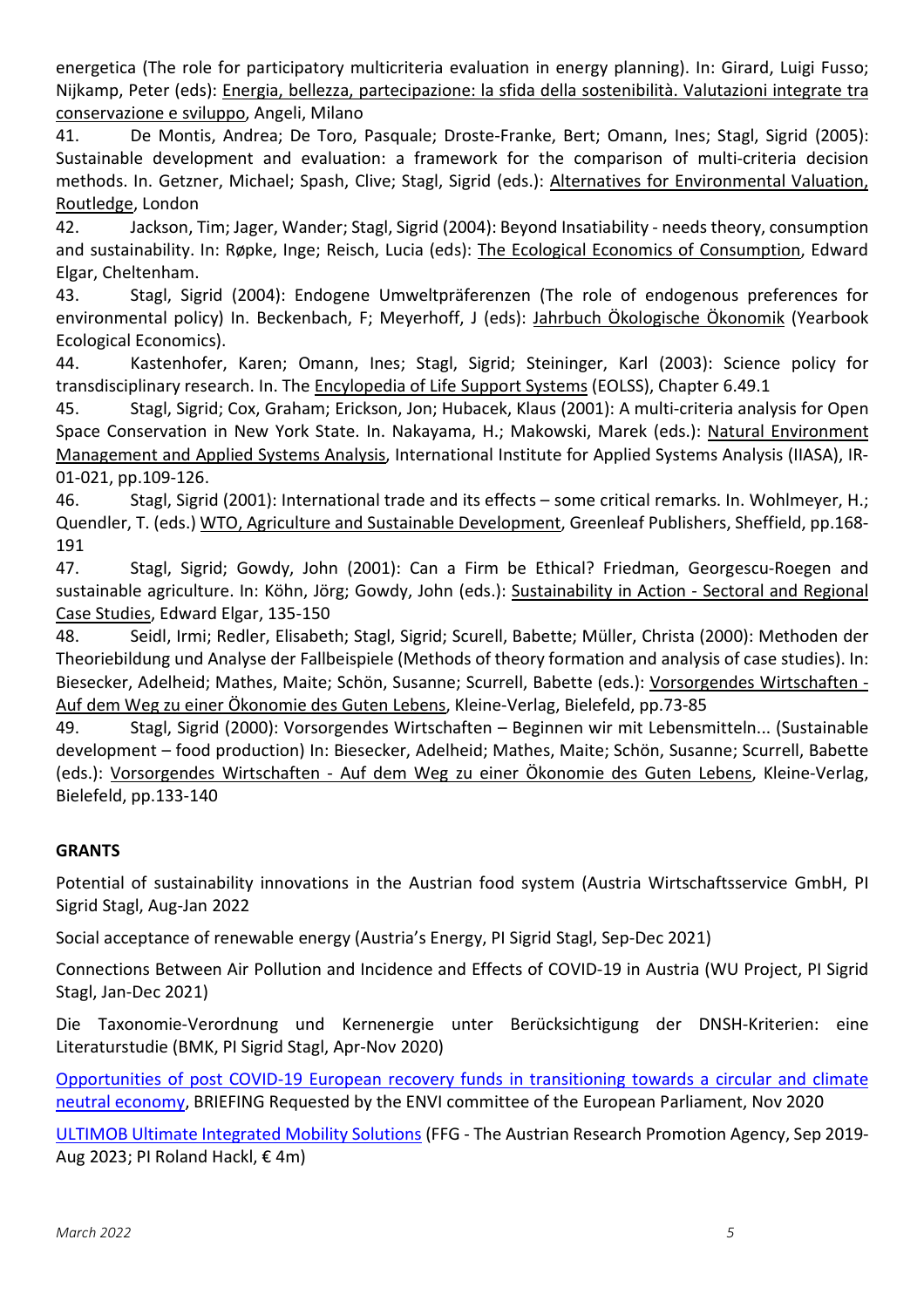Circular Models Leveraging Investments in Cultural Heritage Adaptive Reuse (EU H2020, PI Luigi Fusco Girard, 2018-2021, €5m)

Environmental Inequality in the EU (FWF, PI Klara Zwickl, Jan 2019 – Dec 2020)

Sustainable Food Consumption in Vienna (City of Vienna Jubilee Fund, PI Sigrid Stagl, Jul 2019 – Feb 2020,  $£13,344)$ 

Environment and Ecosystem Valuation  $-$  A direct comparison of CBA and MCA (Austrian Ministry of Environment, PI UBA Environment Agency, 2016-2018, € 110,000)

FoodClim (ACRP6 Austrian Climate and Energy Fund, PI Sigrid Stagl, 2016-2018;  $\epsilon$  264.996)

The Role of Trade Unions and Workers' Interests in the Social-Ecological Transformation towards a Climate-Friendly Society. (ACRP6 Climate and Energy Fund, PI: Ulrich Brand, 2014-2016, €368,617)

Welfare, Wealth and Work for Europe (EU FP7, PI Karl Aiginger, 2012-2016; €8m)

Financialization, Economics Growth and Biophysical Limits (Jubilee Fund of the Austrian National Bank, PI Sigrid Stagl, 2013-2015, €150,000)

EMAH – Ecomobility in the Austrian-Hungarian Region (EU ETZ, PI Sigrid Stagl, 2012-2016,  $£177,592)$ 

RESPONDER – Linking Research and Policy making for managing the contradictions of sustainable consumption and economic growth (EU P7, PI Andre Martinuzzi, 2011-2014,  $\epsilon$  105.000)

Sustainable Entrepreneurship (Jubilee Fund of the City of Vienna, PI Sigrid Stagl, 2011-2012, €17,000)

Green Neuroeconomics – Contributions of neuroeconomics to understand environmentally relevant behaviours (Jubilee Fund of the Austrian National Bank, PI Sigrid Stagl, 2009-2010, € 43,000)

Critical perspective on public engagement in science and environmental risk (Research Seminars funded by  $ESRC - Oct 08 - 30 Sept 10; Pl: Jason D Chilvers)$ 

Social, Technological and Environmental Pathways to Sustainability (STEPS) (Research Centre funded by ESRC - PI Melissa Leach; Oct 06 - Sep 11; £3.8m)

Types of interaction between Environment, Rural Economy, Society and Agriculture in European regions (TERESA) (funded through: EU FP6, PI Erich Dahlhammer, 2007-2009,  $E768,500$ )

Development and application of advanced quantitative methods to ex-ante and ex-post evaluations of rural development programmes in the EU (EU FP6, PI Christian Henning; 2006-2009;  $\epsilon$ 1,518.593)

Managing Uncertainty in Dynamic Socio-Environmental Systems: An Application to UK Uplands (funded through the Rural Economy and Land Use programme of ESRC, BBSRC and NERC - 2006 to 2009; PI Klaus Hubacek, £666,414)

An integrated analysis of scale effects in alternative agricultural systems (SCALE; funded through the Rural Economy and Land Use programme of ESRC, BBSRC and NERC – 2006-2009; PI Sigrid Stagl; £849,943)

Integrated Development of Agricultural and Rural Institutions in CEE Countries (IDARI), EU FP5; PI Michael Cuddy, 2003-2006,  $E$  2m)

Assessment of renewable energy technologies on multiple scales  $-$  a participatory multicriteria approach (Austrian Science Fund (FWF), 2003-2006, PI Sigrid Stagl,  $\epsilon$  100,501)

Achieving Sustainable Catchment Management: Developing integrated approaches and tools to inform future policies - Scoping Study (RELU (Rural Economy and Land Use) Programme of ESRC, BBSRC and NERC, 2004-2005, PI Jacqui Burgess, £50,000).

Sustainable Upland Management for Multiple Benefits - Scoping Study (RELU (Rural Economy and Land Use) Programme of ESRC, BBSRC and NERC, 2004-2005; PI Klaus Hubacek, £48,961).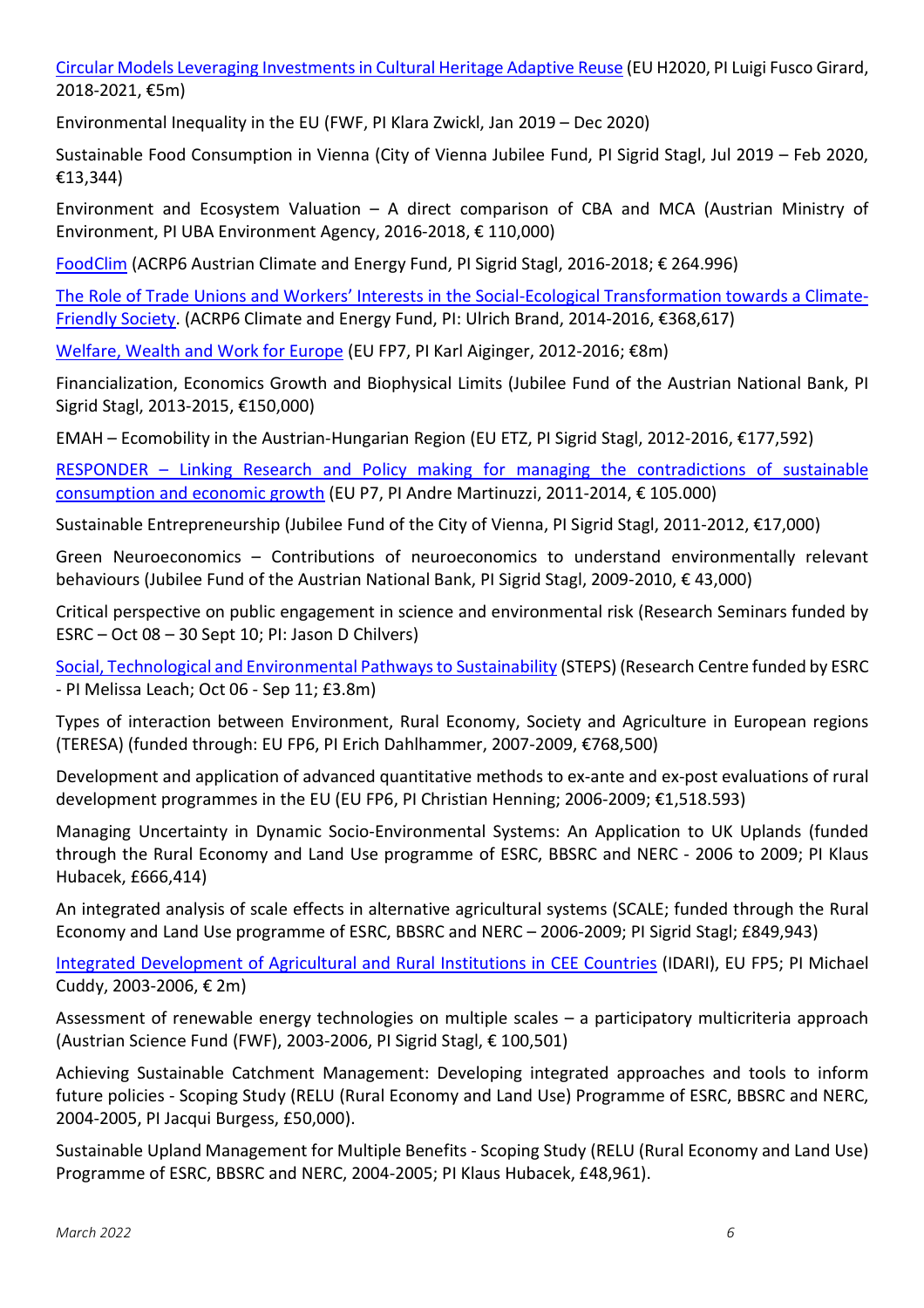Survey, analysis and evaluation of methods for the assessment of urban water management systems (Austrian Ministry of Agriculture, Environment and Water; 2003-2004,  $\epsilon$  106,173)

Workshop 'Barriers to lifestyle changes for Sustainable Consumption'; Workshop for 14 participants from UK and NL; British Council and NWO (Netherlands); 18-20 September 2002

## **KEYNOTE LECTURES**

A socio-ecological transformation of work. USSEE U.S. Society for Ecological Economics conference in Saint Paul, Minnesota, June 25-28, 2017 (also contributed to session Towards Pluralistic Ecosystem Service Valuation Methods: Challenges and Opportunities, organised by Richard Howarth)

Sustainable work. ESEE Conference 2015, Leeds, Großbritannien, 30 June - 3 July 2015

Work in a sustainable economy. 17th Conference of the Research Network Macroeconomics and Macroeconomic Policies (FMM), Berlin,Deutschland, 24-26 Oct 2013

Deliberative valuation - concepts and emerging methods, Keynote lecture at SIET 2008, 10th Conference of the Italian Society of Transport and Logistics Economics, Sassari, Italy, 18-20 June 2008

Institutions and changing social preferences, International conference on Institutions for providing global environmental goods at the Université Catholique de Louvain (Belgium), 16 June 2006

### **AWARDS**

Innovative Lehre WU 2010

Edizione 2010 del Premio "Il Monito del Giardino". Ente Cassa di Risparmio di Firenze. Firenze, Italy, 24.05.2010

Young Economist Award, Austrian Economic Association, May 2001

Research award for Ecological Economics by the German Schweisfurth-Foundation (Schweisfurth-Forschungspreis für Ökologische Ökonomie) for PhD thesis, May 2000

## **TEACHING (DOCTORAL LEVEL)**

### **SUMMER TERM 2022**

5289 PI STAGL S.: Theoretical Foundations of Socioeconomics: Human Behaviours

### **WINTER TERM 2021/22**

1714 FS STAGL S.: Research Seminar Ecological Economics

1875 PI STAGL S.: Socio-Economic Modelling

### **SUMMER TERM 2021**

5420 PI STAGL S.: Theoretical Foundations of Socioeconomics: Human Behaviours

### **WINTER TERM 2020/21**

1947 FS STAGL S.: Research Seminar Ecological Economics

2142 PI STAGL S.: Socio-Economic Modelling

#### **SUMMER TERM 2020**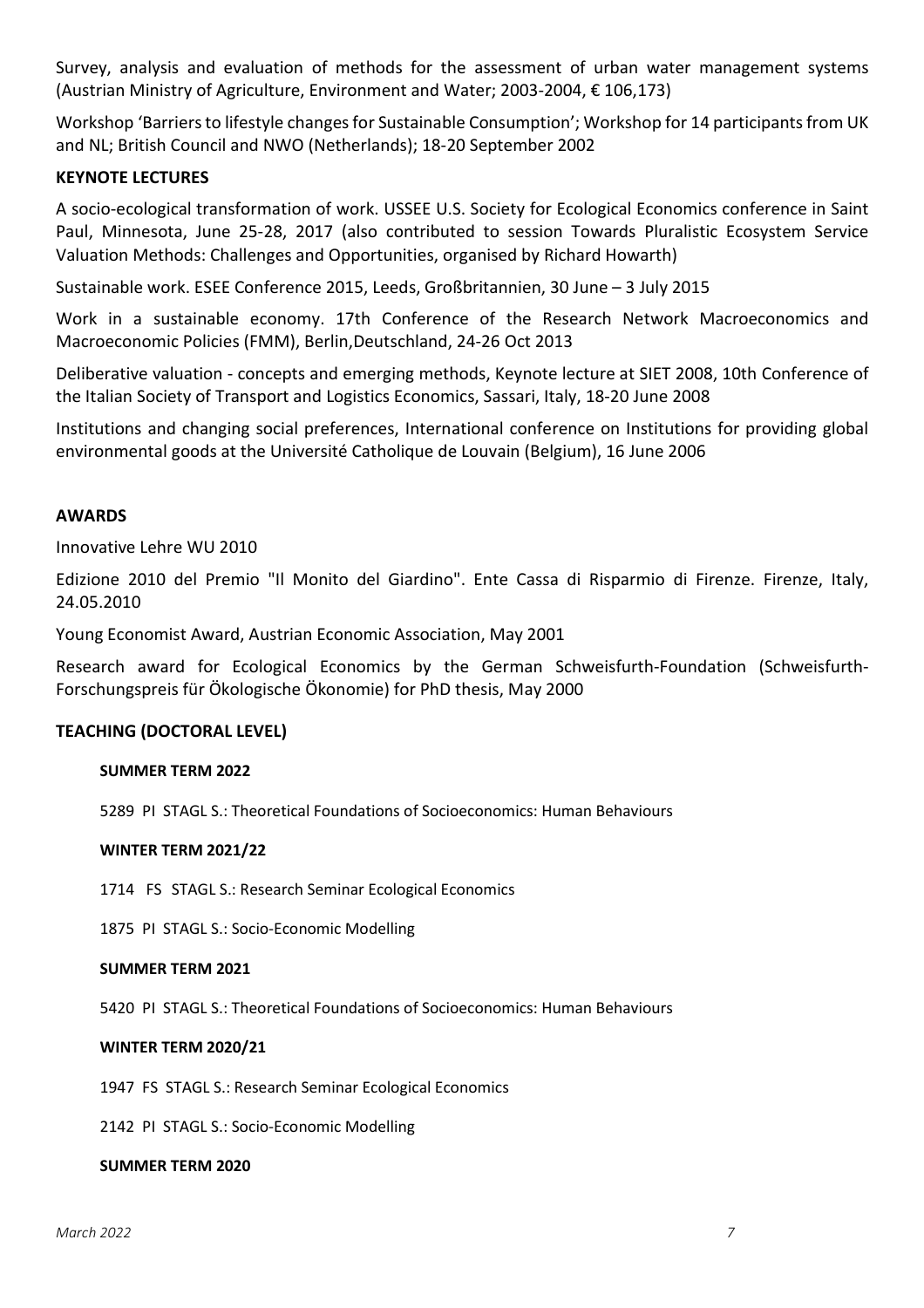5613 PI STAGL S.: Theoretical Foundations of Socioeconomics: Human Behaviours

#### **WINTER TERM 2019/20**

2251 FS STAGL S., TAUDES, A.: Sustainability & Cryptoeconomics

#### **SUMMER TERM 2019**

5843 PI STAGL S.: Theoretical Foundations of Socioeconomics: Human Behaviours

#### **Winter term 2018/19**

1927 PI STAGL S. REZAI A.: Socio-Economic Modelling

#### **Summer term 2018**

6131 PI STAGL S.: Theoretical Foundations of Socioeconomics: Human Behaviours

#### **Winter term 2017/18**

1104 PI STAGL S.: Research Seminar - Ecological Economics 2182 PI STAGL S. · REZAI A.: Socio-Economic Modelling

### **Winter term 2014/15**

1437PI STAGL S. TAINTER J.: Regional Development and Environment

#### **Winter term 2012/13**

2201PI MAIER G. STAGL S.: Regional Development and Environment

### **Summer term 2012**

| 2206 | SE TÖDTLING F. · MAIER G. · NOVY A. · STAGL S. · SPASH C.: Regional- u. |
|------|-------------------------------------------------------------------------|
|      | Umweltwirtschaft (Regional and Environmental Economics)                 |

2207 SE TÖDTLING F. · MAIER G. · NOVY A. · STAGL S. · SPASH C.: Vertiefendes Seminar Regional u. Umweltwirtschaft (Advanced Seminar in Regional and Environmental Economics)

### **Summer term 2011**

1254 PI STAGL S.: Regional and Environmental Economics

### **Winter term 2010/11**

- 0293 SE MAIER G. · NOVY A. · STAGL S. · TÖDTLING F.: Regional- u. Umweltwirtschaft (Regional and Environmental Economics)
- 0418 SE MAIER G. · NOVY A. · STAGL S. · TÖDTLING F.: Vertiefendes Seminar Regional u. Umweltwirtschaft
- 1302 PI MAIER G. · NOVY A. · STAGL S. · TÖDTLING F.: Regional- und Umweltwirtschaft (Regional and Environmental Economics)
- 1490 PI STAGL S.: Ecological Economics

#### **Summer term 2010**

1494 PI MAIER G. · NOVY A. · STAGL S. · TÖDTLING F.: Regional- und Umweltwirtschaft (Regional and Environmental Economics)

#### **Winter term 2009/10**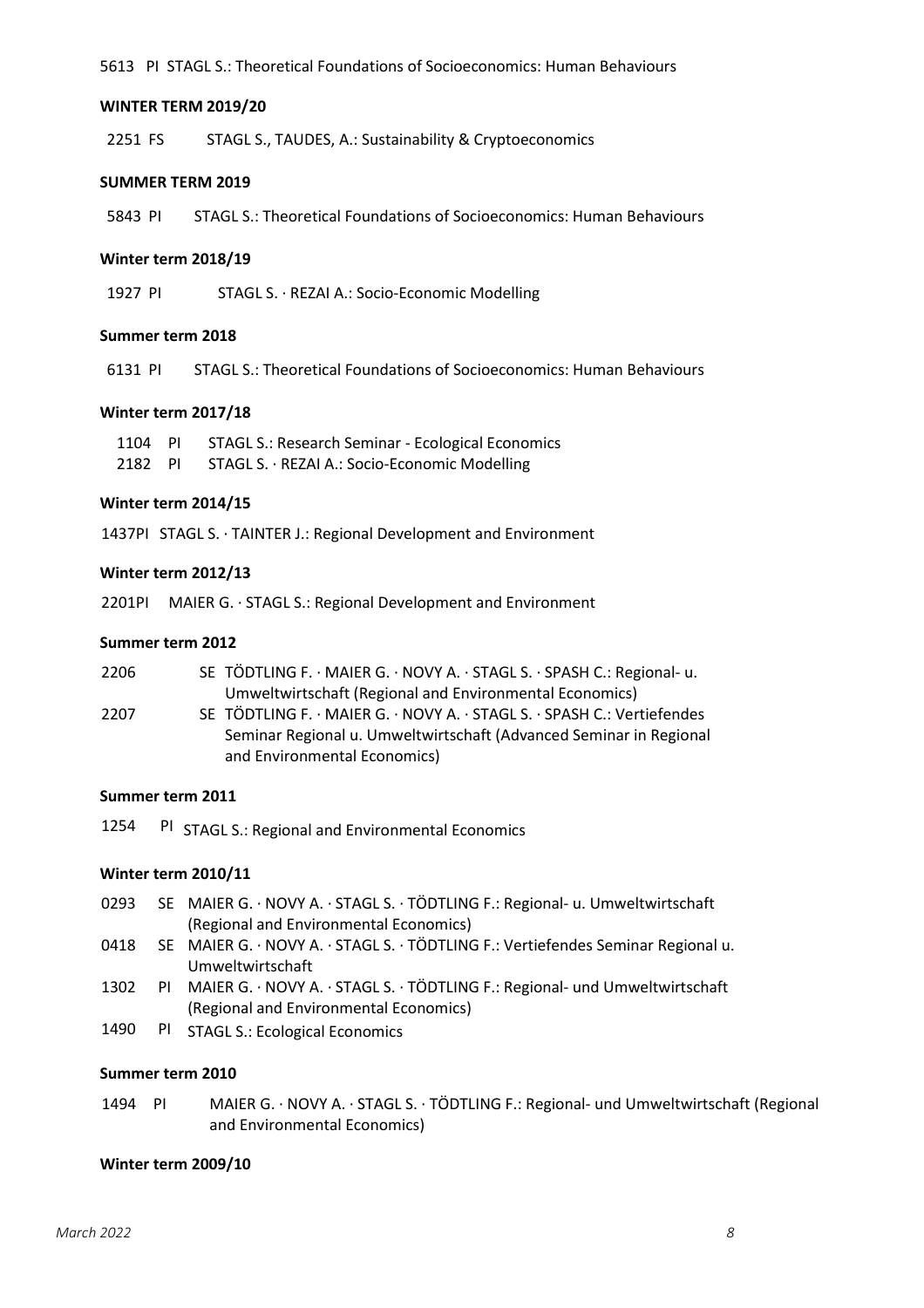- 0347SE MAIER G. · NOVY A. · STAGL S. · TÖDTLING F.: Standort und Regionalentwicklung (Place and Regional Development) 0498SE MAIER G. · NOVY A. · STAGL S. · TÖDTLING F.: Vertiefendes Seminar Regionalentwicklung (Advanced Regional and Environmental Economics)
- 1557 PI MAIER G. · NOVY A. · STAGL S. · TÖDTLING F.: Regional- und Umweltwirtschaft (Regional and Environmental Economics)

#### **Doctoral teaching at summer schools**

AEMS summer school, University of Life Sciences, Vienna, Austria, July 2016-2019

ESEE summer school, Leeds, June 2015

THEMES summer school for PhD students and postdocs on Integrated analysis of complex, adaptive systems, University of Sussex, 15-26 June 2009; jointly with Prof A Stirling

Environmental Valuation Methods, part of the EASY-ECO Training for Sustainability Evaluations, Bratislava (Slovakia), November 2005 and Szentendre (Hungary), 31 January 2006

Environmental Valuation, Zentrum für Entwicklungsforschung (ZEF), Bonn, 18 October 2005, 9 October 2006 and 11 October 2007

### **TEACHING (UNDERGRADUATE AND POSTGRADUATE)**

#### **Summer term 2022**

4630 PI STAGL S. HAUSMANN R.: Actors, Behaviours and Decision Processes

4931 PI STAGL S. HAUSMANN R.: Actors, Behaviours and Decision Processes

5324 VUE STAGL S. NEIER T.: Foundations in Socioeconomics

#### **Summer term 2021**

4689 PI STAGL S. HAUSMANN R.: Actors, Behaviours and Decision Processes

5014 PI STAGL S. HAUSMANN R.: Actors, Behaviours and Decision Processes

5463 VUE STAGL S. NEIER T.: Foundations in Socioeconomics

#### **Winter term 2020/21**

1130 AG STAGL S. · PISA H.: Bridging Course in SEEP: Natural Sciences

#### **Summer term 2020**

4752 PI STAGL S. HAUSMANN R.: Actors, Behaviours and Decision Processes 5130 PI STAGL S. HAUSMANN R.: Actors, Behaviours and Decision Processes 5936 VUE STAGL S.: Foundations in Socioeconomics

#### **Winter term 2019/20**

1455 PI SCHNEIDER U. ESSLETZBICHLER J. STAGL S. AIGNER ER.: Contemporary Global Policy Challenges

#### **Summer term 2019**

4846 PI STAGL S.: Actors, Behaviours and Decision Processes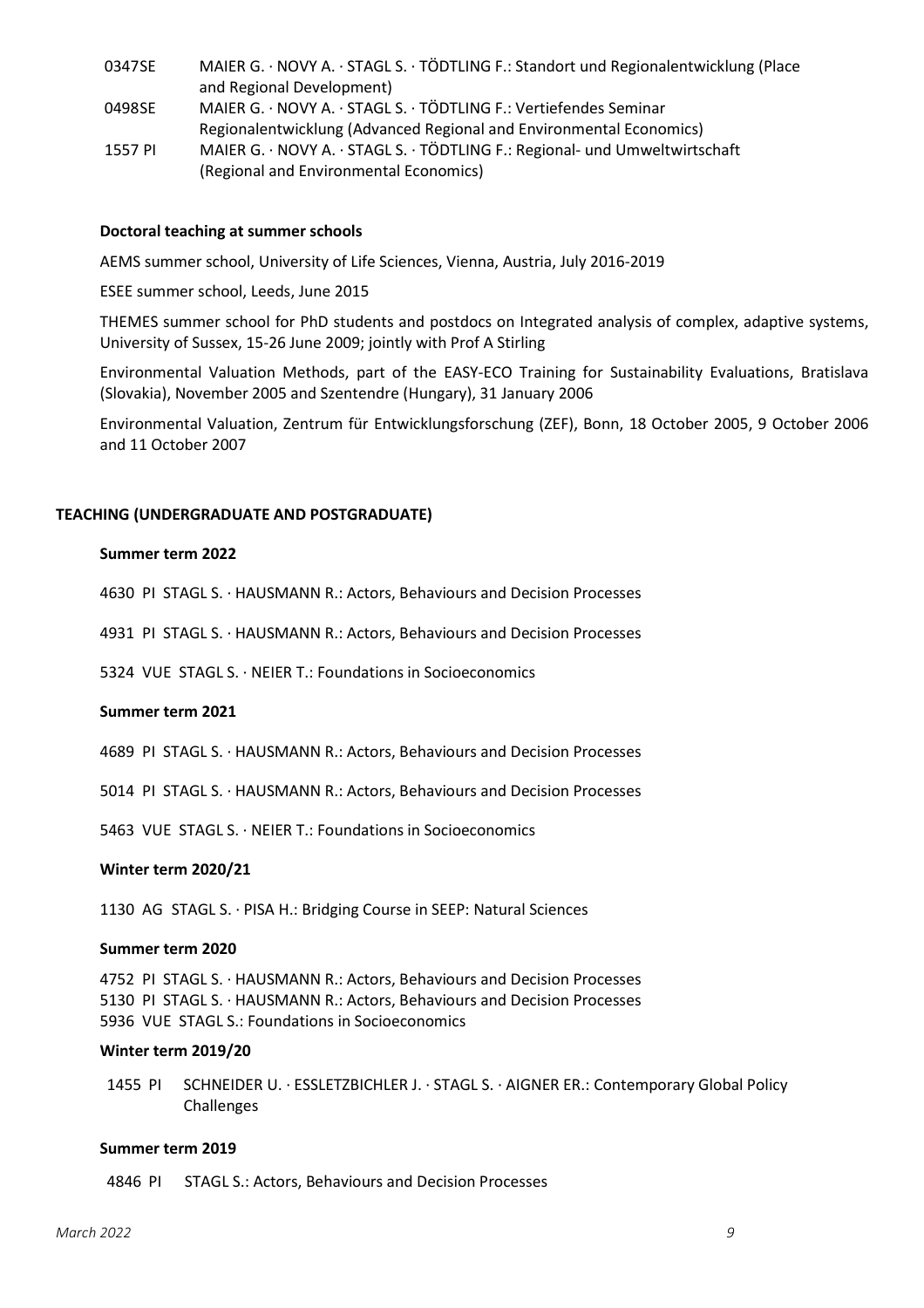PI STAGL S.: Actors, Behaviours and Decision Processes

VUE STAGL S.: Foundations in Socioeconomics

### **Winter term 2018/19**

| 0199 VUE | NOVY A. · STAGL S. · SIMSA R. · BRUNNER K. · HAAS BA.: Zukunftsfähiges Wirtschaften I   |
|----------|-----------------------------------------------------------------------------------------|
| 1100 PI  | STAGL S. · BRUCKNER MA. · MONASTEROLO I. · NAQVI S.: Environmental Change and Policy II |
| 1570 PI  | STAGL S. · SCHNEIDER U. · ESSLETZBICHLER J.: Contemporary Global Policy Challenges      |
| 1693 PI  | STAGL S. · BRUCKNER MA. · MONASTEROLO I. · NAQVI S.: Environmental Change and Policy II |

### **Summer term 2018**

| 4919 PI  | STAGL S. · DOBERNIG K.: Actors, Behaviours and Decision Processes                                                |
|----------|------------------------------------------------------------------------------------------------------------------|
| 5340 LVP | NOVY A. · STAGL S. · BRUNNER K. · HAAS BA. · SIMSA R.: Zukunftsfähiges Wirtschaften I<br>(Sustainable Economy I) |
| 5422 PI  | STAGL S. · DOBERNIG K.: Actors, Behaviours and Decision Processes                                                |
| 6154 PI  | STAGL S.: Sustainable Economics and Business II: Actors and Spaces of Change                                     |

### **Winter term 2017/18**

| 0267    | LVP. | NOVY A. · STAGL S. · BRUNNER K. · HAAS BA. · SIMSA R.: Zukunftsfähiges Wirtschaften I |
|---------|------|---------------------------------------------------------------------------------------|
|         |      | (Sustainable Economy I)                                                               |
| 1194 PI |      | STAGL S. · BRUCKNER MA. · MONASTEROLO I. · NAQVI S.: Environmental Change and Policy  |
|         |      | Ш                                                                                     |
| 1731    | - PI | STAGL S. · SCHNEIDER U. · ESSLETZBICHLER J.: Contemporary Global Policy Challenges    |
| 1901    | -PI  | STAGL S. · BRUCKNER MA. · MONASTEROLO I. · NAQVI S.: Environmental Change and Policy  |
|         |      | Ш                                                                                     |
|         |      |                                                                                       |

## **Summer term 2017**

| STAGL S. BRUNNER K. BLÜHDORN I. NOVY A. RESCH A. HAAS BA. MECHLER R. SCHOBER |
|------------------------------------------------------------------------------|
| C.: Zukunftsfähiges Wirtschaften I (Sustainable Economy I)                   |
| STAGL S. · Actors, behaviours and decision processes                         |
| STAGL S. · Actors, behaviours and decision processes                         |
|                                                                              |

# **Winter term 2016/17**

| 0597 LVP | BRUNNER K. · STAGL S. · BLÜHDORN I. · NOVY A. · RESCH A. · HAAS BA. · MECHLER R. · SCHOBER |
|----------|--------------------------------------------------------------------------------------------|
|          | C.: Zukunftsfähiges Wirtschaften I                                                         |
| 1312 PI  | STAGL S. · MECHLER R. · BRUCKNER MA.: Environmental Change and Policy II                   |
| 2057 PI  | STAGL S. · SCHNEIDER U. · GHISLANDI S.: Contemporary Global Policy Challenges              |
| 2274 PI  | STAGL S. MECHLER R. · BRUCKNER MA.: Environmental Change and Policy II                     |

# **Summer term 2016**

| 0036 LVP | STAGL S. BRUNNER K. BLÜHDORN I. NOVY A. RESCH A. HAAS BA. MECHLER R. SCHOBER |
|----------|------------------------------------------------------------------------------|
|          | C.: Zukunftsfähiges Wirtschaften I (Sustainable Economy I)                   |
| 5116 PI  | STAGL S. · SCHOLZ-WÄCKERLE M.: Actors, Behaviours and Decision processes     |
| 5452 PI  | STAGL S. · SCHANES K.: Wahlfach - Umwelt und Wirtschaft I                    |
| 5959 PI  | STAGL S. · SCHOLZ-WÄCKERLE M.: Actors, Behaviours and Decision Processes     |
|          |                                                                              |

## **Winter term 2015/16**

| 0941LVP | BRUNNER K. STAGL S. MAIER G. SCHOBER C. HAAS BA. NOVY A. RESCH A. NATMESSNIG |
|---------|------------------------------------------------------------------------------|
|         | C. · MECHLER R.: Zukunftsfähiges Wirtschaften I (Sustainable Economy I)      |
| 1176 PI | LUTZ W. NOVY A. SCHNEIDER U. STAGL S.: Contemporary Global Policy Challenges |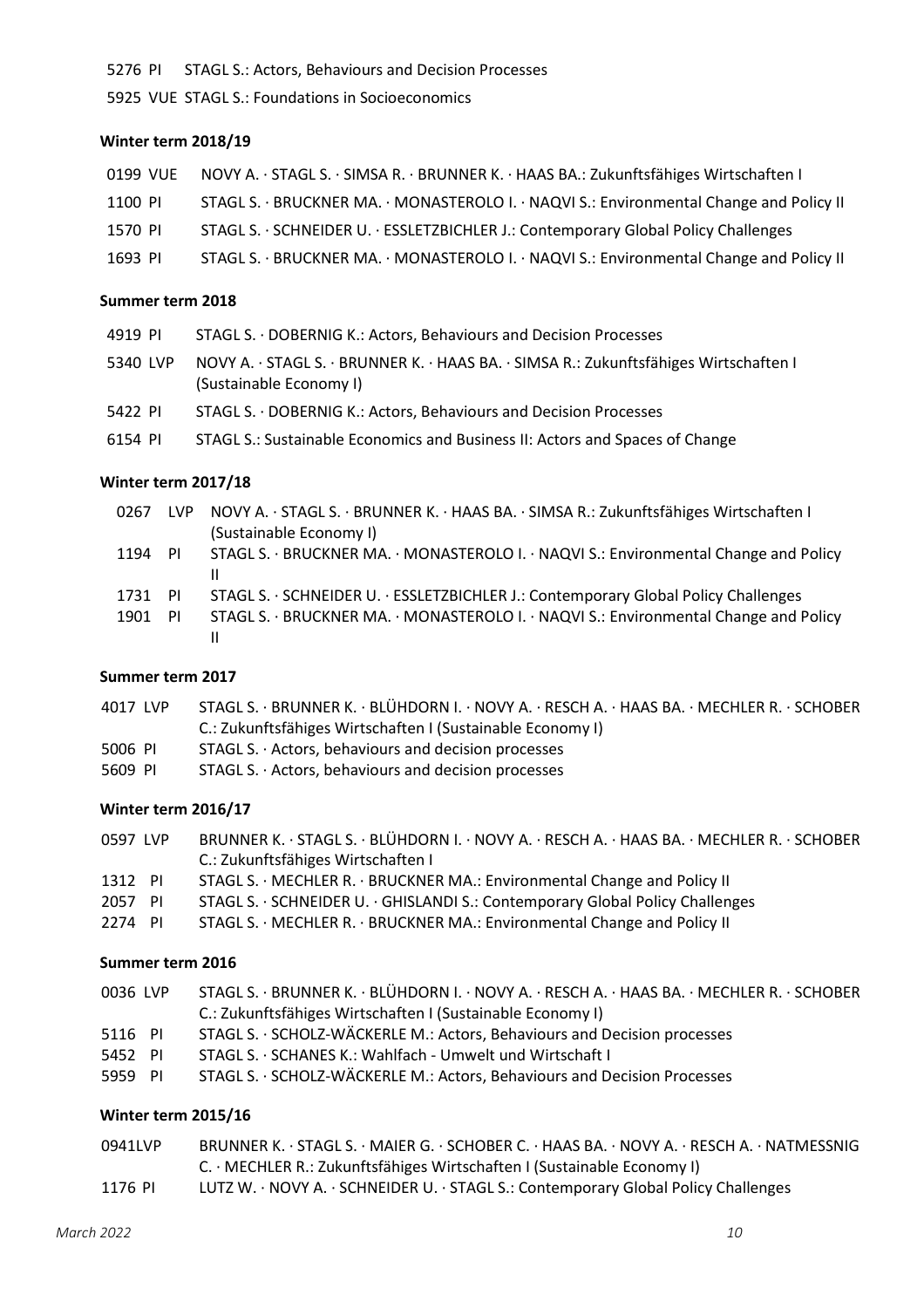1398 PI STAGL S. · MECHLER R.: Environmental Change and Policy II

2027 PI STAGL S.: Wahlfach - Umwelt und Wirtschaft I (Environment and Economy I)

### **Summer term 2015**

| 4035LVP | BRUNNER K. · STAGL S. · NOVY A. · NATMESSNIG C. · MAIER G. · MECHLER R. · RESCH A. · LUKS F. |
|---------|----------------------------------------------------------------------------------------------|
|         | · SCHOBER C. · HAAS BA.: Zukunftsfähiges Wirtschaften I (Sustainable Economy I)              |
| 5203 PI | STAGL S.: Actors, behaviours and decision processes                                          |
| 5447 PI | <b>STAGL S.: Advanced Research Methods</b>                                                   |
| 5448 PI | NOVY A. · STAGL S. · LUTZ W. · SCHNEIDER U.: Research Seminar                                |

### **Winter term 2014/15**

| 1307 PI | LUTZ W. NOVY A. · SCHNEIDER U. · STAGL S.: Contemporary Global Policy Challenges         |
|---------|------------------------------------------------------------------------------------------|
| 1559 PI | MECHLER R. · STAGL S.: Environmental Change and Policy II                                |
| 1633 PI | LUTZ W. · NOVY A. · SCHNEIDER U. · STAGL S.: Contemporary Global Policy Challenges       |
| 1832LVP | BRUNNER K. · STAGL S. · MAIER G. · LUKS F. · HAAS BA. · NOVY A. · RESCH A. · BERGER P. · |
|         | MECHLER R. · SCHOBER C.: Zukunftsfähiges Wirtschaften I (Sustainable Economy I)          |
| 2078 PI | SCHARBERT A. · STAGL S. · LUTTER F.: Wahlfach - Umwelt und Wirtschaft II                 |
| 2095 PI | STAGL S.: ZuWi II: Sustainable Work                                                      |

### **Summer term 2014**

| 4038LVP | BRUNNER K. STAGL S. MAIER G. LUKS F. SIMSA R. HAAS BA. NOVY A. RESCH A. BERGER |
|---------|--------------------------------------------------------------------------------|
|         | P. · MECHLER R.: Zukunftsfähiges Wirtschaften I (Sustainable Economy I)        |
| 5371 PI | STAGL S.: Actors, behaviours and decision processes                            |
| 5787 PI | NOVY A. STAGL S. LUTZ W. SCHNEIDER U.: Research Seminar                        |
| 5979 PL | STAGL S. · SCHARBERT A.: Wahlfach - Umwelt und Wirtschaft II                   |
|         |                                                                                |

### **Winter term 2012/13**

| 1274 PI  |  | BRUNNER K. · STAGL S.: Angewandte sozioökonomische Theorien und Methoden I                   |
|----------|--|----------------------------------------------------------------------------------------------|
| 1900 LVP |  | BRUNNER K. · STAGL S. · SIMSA R. · MAIER G. · TÖDTLING F. · RESCH A. · BERGER P. · NOVY A. · |
|          |  | MECHLER R.: Zukunftsfähiges Wirtschaften I (Sustainable Economy I)                           |
| 1998 PI  |  | SPASH C. · STAGL S. · FELLNER W.: Methodology for Interdisciplinary Research                 |
| 2001 PI  |  | LUTZ W. NOVY A. · SCHNEIDER U. · STAGL S.: Contemporary Global Policy Challenges             |
| 2126 AG  |  | STAGL S. · RAMMEL C.: Center of Excellence, (42) WS 11 - SS 13                               |

### **Summer term 2012**

| 0892 LVP | BRUNNER K. · RESCH A. · MAIER G. · TÖDTLING F. · NOVY A. · MRAS G. · BERGER P. · STAGL S. |
|----------|-------------------------------------------------------------------------------------------|
|          | · SIMSA R. · MECHLER R.: Unternehmen aus sozialwissenschaftlicher Perspektive (Firms from |
|          | a socioeconomic perspective)                                                              |
| .        | $\mathbf{A}$                                                                              |

- 1114 AG MAIER G. · NOVY A. · STAGL S. · TÖDTLING F. · SPASH C.: DiplomandInnenseminar
- 2013 PI BRUNNER K. · STAGL S.: Angewandte sozioökonomische Theorien und Methoden I
- 2271 AG STAGL S. · RAMMEL C.: Center of Excellence, (42) WS 11 SS 13

## **Winter term 2011/12**

- 0122 PI STAGL S.: Umwelt und Wirtschaft (Environment and Economy)
- 1215 PI STAGL S.: Ecological Economics
- 1390 LVP BRUNNER K. · RESCH A. · MAIER G. · TÖDTLING F. · NOVY A. · MARTINUZZI R. · MRAS G. · BERGER P. STAGL S.: Unternehmen aus sozialwissenschaftlicher Perspektive (Firms from a socioeconomic perspective)
- 1469 AG MAIER G. · NOVY A. · SPASH C. · STAGL S. · TÖDTLING F.: DiplomandInnenseminar
- 1641 PI BRUNNER K. · STAGL S.: Angewandte sozioökonomische Theorien und Methoden I (Applied socioeconomic theories and methods I)
- 1746 PI STAGL S.: GeKo: Transitions to Sustainability
- 2303 PI STAGL S.: Behavioural Economics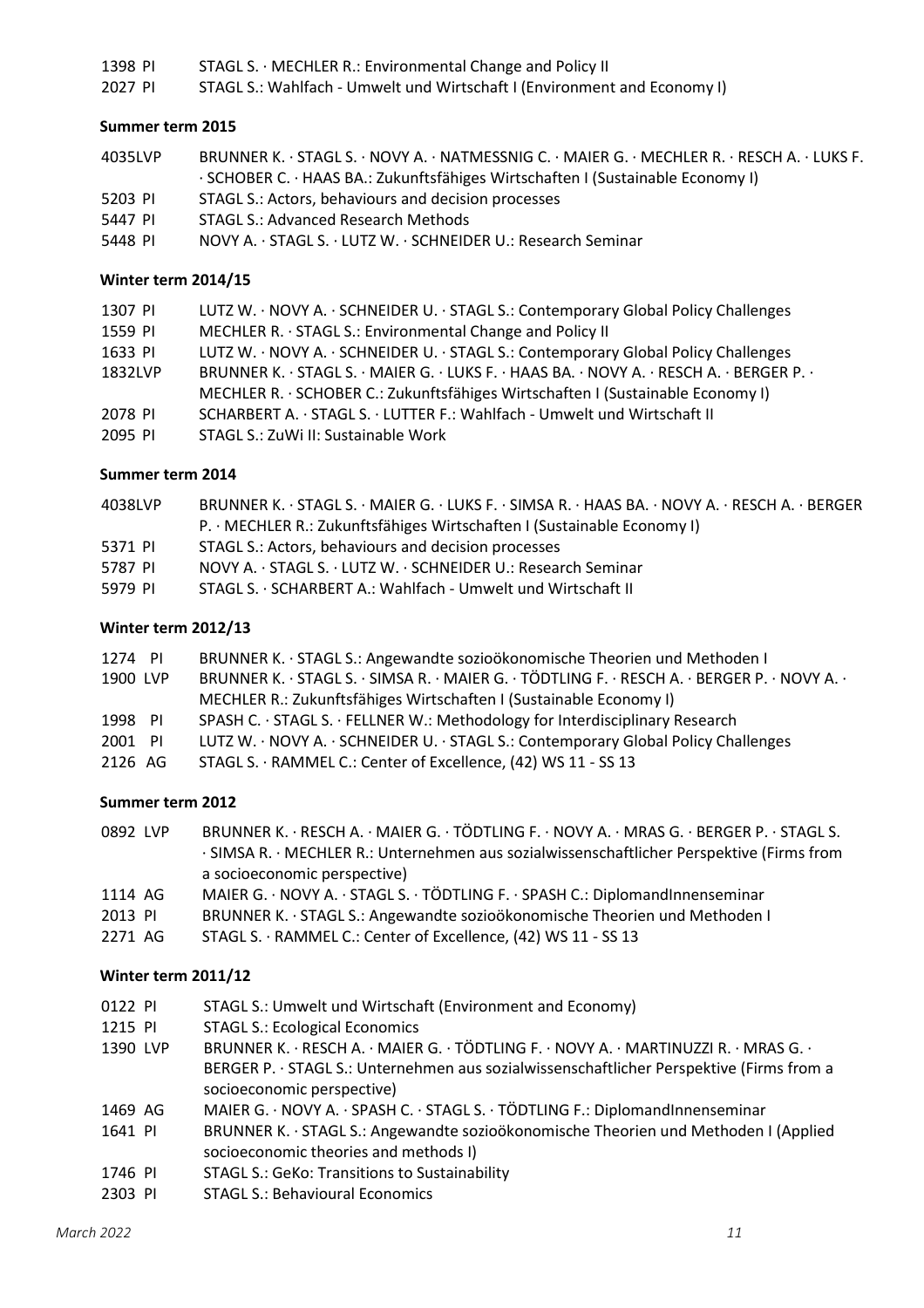### **Summer term 2011**

| 0171 PI |            | <b>STAGL S.: Ecological Economics</b>                                                    |  |  |
|---------|------------|------------------------------------------------------------------------------------------|--|--|
| 0172    | - PI       | STAGL S.: Umwelt und Wirtschaft (Environment and Economy)                                |  |  |
| 1109    | <b>LVP</b> | BRUNNER K. · RESCH A. · MAIER G. · TÖDTLING F. · NOVY A. · MARTINUZZI R. · MRAS G. ·     |  |  |
|         |            | BERGER P. · STAGL S.: Unternehmen aus sozialwissenschaftlicher Perspektive (Firms from a |  |  |
|         |            | socioeconomic perspective)                                                               |  |  |
| 1388    | AG.        | MAIER G. · NOVY A. · STAGL S. · TÖDTLING F.: DiplomandInnenseminar                       |  |  |
| 2244    | PI         | <b>STAGL S.: GeKo: Transitions to Sustainability</b>                                     |  |  |

# **Winter term 2010/11**

| 0136 | -PI | STAGL S.: Umwelt und Wirtschaft (Environment and Economy)                           |  |
|------|-----|-------------------------------------------------------------------------------------|--|
| 1838 | AG. | MAIER G. · NOVY A. · STAGL S. · TÖDTLING F.: DiplomandInnenseminar                  |  |
| 2103 | -PI | BRUNNER K. · STAGL S.: Angewandte sozioökonomische Theorien und Methoden I (Applied |  |
|      |     | socioeconomic theories and methods I)                                               |  |
| 2221 | PI  | <b>STAGL S.: GeKo: Sustainability Economics</b>                                     |  |

## **Summer term 2010**

| 0072 PI | STAGL S.: Sustainability Entrepreneurship                          |
|---------|--------------------------------------------------------------------|
| 0195 PI | STAGL S.: Ecological Economics                                     |
| 0196 PI | STAGL S.: Umwelt und Wirtschaft                                    |
| 1708 AG | MAIER G. · NOVY A. · STAGL S. · TÖDTLING F.: DiplomandInnenseminar |
|         |                                                                    |

# **Winter term 2009/10**

| 0152 PI<br>0153 PI    | STAGL S.: Umwelt, Verhalten und Institutionen (Environment, Behaviour and Institutions)<br>STAGL S.: Umwelt und Wirtschaft (Environment and Economy) |                                                                                                             |                                                                                                                      |  |
|-----------------------|------------------------------------------------------------------------------------------------------------------------------------------------------|-------------------------------------------------------------------------------------------------------------|----------------------------------------------------------------------------------------------------------------------|--|
| 1282 PI               | STAGL S.: Wachstum und Umwelt (Economic Growth and the Environment)                                                                                  |                                                                                                             |                                                                                                                      |  |
| 1283 PI               | <b>STAGL S.: Climate Change Economics and Policy</b>                                                                                                 |                                                                                                             |                                                                                                                      |  |
| 1803 PI               | STAGL S. · COMMON M.: Ecological Economics                                                                                                           |                                                                                                             |                                                                                                                      |  |
| 2264 AG               | MAIER G. · NOVY A. · STAGL S. · TÖDTLING F.: DiplomandInnenseminar                                                                                   |                                                                                                             |                                                                                                                      |  |
| Semester 2<br>2007/08 | Ecological Economics (University of<br>Vienna)                                                                                                       | Ecological<br>Lecture<br>on<br>(PG)<br>Economics<br>(Kingston<br>University, London)                        |                                                                                                                      |  |
| Semester 1<br>2007/08 | <b>Understanding Sustainable</b><br>Development (PG) (University of<br>Sussex) (contribution)                                                        |                                                                                                             |                                                                                                                      |  |
| Semester 2<br>2006/07 | Ecological Economics (University of<br>Vienna)                                                                                                       | Environmental<br>Economics<br>and Policy (contribution) (PG)<br>(Birkbeck College, University<br>of London) |                                                                                                                      |  |
| Semester 1<br>2006/07 | Lecture Series on Ecological<br>Economics (PG) (Forum for the<br>Future, London)                                                                     |                                                                                                             |                                                                                                                      |  |
| Semester 2<br>2005/06 | Environmental Economics and<br>Policy (contribution) (PG) (Birkbeck<br>College, University of London)                                                |                                                                                                             |                                                                                                                      |  |
| Semester 1<br>2005/06 | <b>Understanding Sustainable</b><br>Development (PG) (University of<br>Sussex)                                                                       | Lecture Series on Ecological<br>Economics (PG) (Forum for<br>the Future)                                    |                                                                                                                      |  |
| Semester 2<br>2004/05 | Environment and Economy (UG)<br>(University of Leeds)                                                                                                | <b>Seminars</b><br>Ecological<br>in<br>Economics (PG) (University of<br>Leeds)                              | Environmental<br>Economics<br>Policy (contribution)<br>and<br>(Birkbeck<br>(PG)<br>College,<br>University of London) |  |
|                       | Data states on formal associations                                                                                                                   | المستقطع والمستحيل<br>.                                                                                     |                                                                                                                      |  |

Semester 1 Principles of Ecological Economics Evolutionary Economics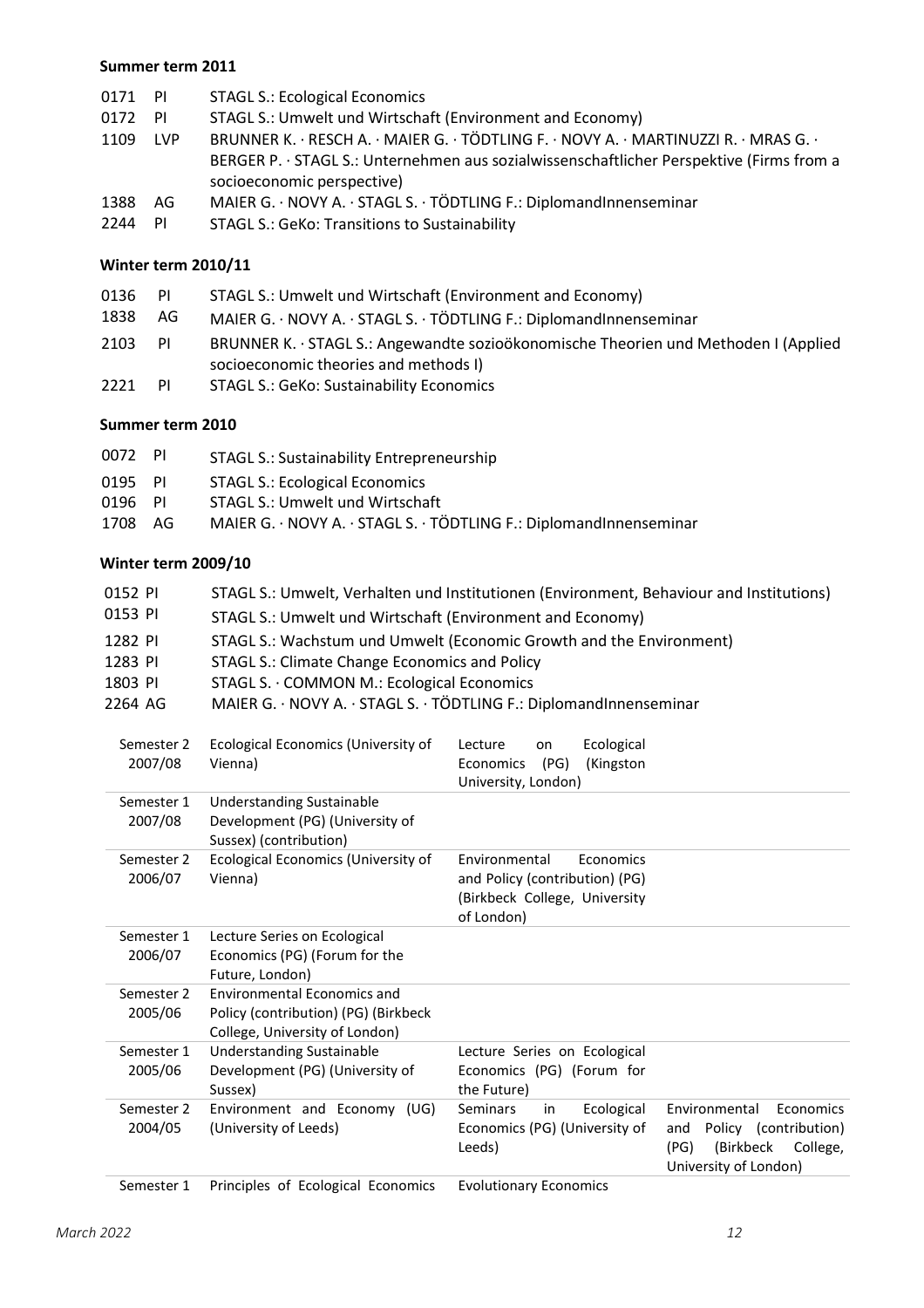| 2004/05                 | (PG) (University of Leeds)                                                                                   | (PG) (University of Leeds)<br>(with Prof J Gowdy)                                                            |                                                                                                          |
|-------------------------|--------------------------------------------------------------------------------------------------------------|--------------------------------------------------------------------------------------------------------------|----------------------------------------------------------------------------------------------------------|
| Semester 2<br>2003/04   | Environmental<br>Economics<br>and<br>Policy (contribution) (PG) (Birkbeck<br>College, University of London)  |                                                                                                              |                                                                                                          |
| Semester 1<br>2003/04   | Principles of Ecological Economics<br>(PG) (University of Leeds)                                             | <b>Evolutionary Economics</b><br>(PG) (University of Leeds)<br>(with P Kaufmann)                             |                                                                                                          |
| Semester 2<br>2002/03   | Environment and Economy (UG)<br>(University of Leeds)                                                        | <b>Seminars</b><br>in<br>Ecological<br>Economics (PG) (University of<br>Leeds)                               |                                                                                                          |
| Semester 1<br>2002/03   | Principles of Ecological Economics<br>(PG) (University of Leeds)                                             | <b>Evolutionary Economics</b><br>(PG) (University of Leeds)                                                  |                                                                                                          |
| Semester 2<br>2001/02   | <b>Environment and Economy</b><br>(UG) (University of Leeds)                                                 |                                                                                                              |                                                                                                          |
|                         | From Aug 01-Aug 05: Co-ordinator of the new MA programme in Ecological Economics at the University of Leeds, | UK (teaching started in September 2002)                                                                      |                                                                                                          |
| Semester 2<br>2000/01   | Macroeconomics I (UG) (WU)<br>(for economics majors only)                                                    | for<br>Economic<br>Policy<br>development<br>sustainable<br>(with<br>(PG)<br>(WU)<br>Dr<br>F<br>Hinterberger) |                                                                                                          |
| Semester 2<br>2000/01   | Introductory Economics (UG) (WU)                                                                             | Intermediate<br>Macroeconomics (UG) (WU)                                                                     | Environment<br>Labour and<br>(PG) (WU) (with Dr A Köppl)                                                 |
| Semester 2<br>1999/2000 | Introductory Economics (UG) (WU)                                                                             |                                                                                                              |                                                                                                          |
| Semester 1<br>1999/2000 | Introductory Economics (UG) (WU)                                                                             | Intermediate<br>Macroeconomics (UG) (WU)                                                                     | Economic<br>Policy<br>for<br>sustainable<br>development<br>$(PG)$ (WU)<br>(with<br>Dr F<br>Hinterberger) |
| Semester 2<br>1998/99   | Macroeconomics I (UG) (WU)<br>(for economics majors only)                                                    | Labour and Environment (PG)<br>(WU) (with Dr A Köppl)                                                        |                                                                                                          |
| Semester 1<br>1998/99   | Introductory Economics (UG) (WU)                                                                             | Intermediate<br>Macroeconomics (UG) (WU)                                                                     | Introductory<br>Economics<br>(UG) (University of Vienna)                                                 |
| Semester 2<br>1997/98   | Introductory Economics (UG) (WU)                                                                             | Macroeconomics I (UG) (WU)<br>(for economics majors only)                                                    |                                                                                                          |
| Semester 1<br>1997/98   | Ecological Economics (PG) (WU)                                                                               |                                                                                                              |                                                                                                          |
| Semester 2<br>1996/97   | Introductory Economics (UG)<br>(RPI, Troy NY)                                                                | Labour and Environment (PG)<br>(WU)                                                                          |                                                                                                          |
| Semester 1<br>1996/1997 | Introductory Economics (UG)<br>(RPI, Troy NY)<br>(with Prof P<br>Hohenberg)                                  | Ecological Economics (PG)<br>(WU)                                                                            |                                                                                                          |
| Semester 2<br>1995/96   | Introductory Economics (UG)<br>(RPI, Troy NY) (with Prof. S O'Hara)                                          | Intermediate<br>Macroeconomics (UG) (WU)                                                                     |                                                                                                          |
| Semester 1<br>1995/96   | Introductory Economics (UG) (WU)                                                                             | Intermediate<br>Macroeconomics (UG) (WU)                                                                     | Labour<br>and<br>Environment<br>(UG) (WU) (with K Hubacek)                                               |
| Semester 2<br>1994/95   | Introductory Economics (UG) (WU)                                                                             | Introductory Economics (UG)<br>(WU)                                                                          | Labour<br>Economics<br>(PG)<br>(WU) (with Prof Walther)                                                  |
| Semester 1<br>1994/95   | Introductory Economics (UG) (WU)                                                                             | Introductory Economics (UG)<br>(WU)                                                                          | Labour<br>Economics<br>(PG)<br>(WU) (with Prof Walther)                                                  |
| Semester 2<br>1993/94   | Introductory Economics (UG) (WU)                                                                             |                                                                                                              |                                                                                                          |

# **SCIENCE-SOCIETY-INTERFACE & IMPACT (example of one month in the autumn of 2019)**